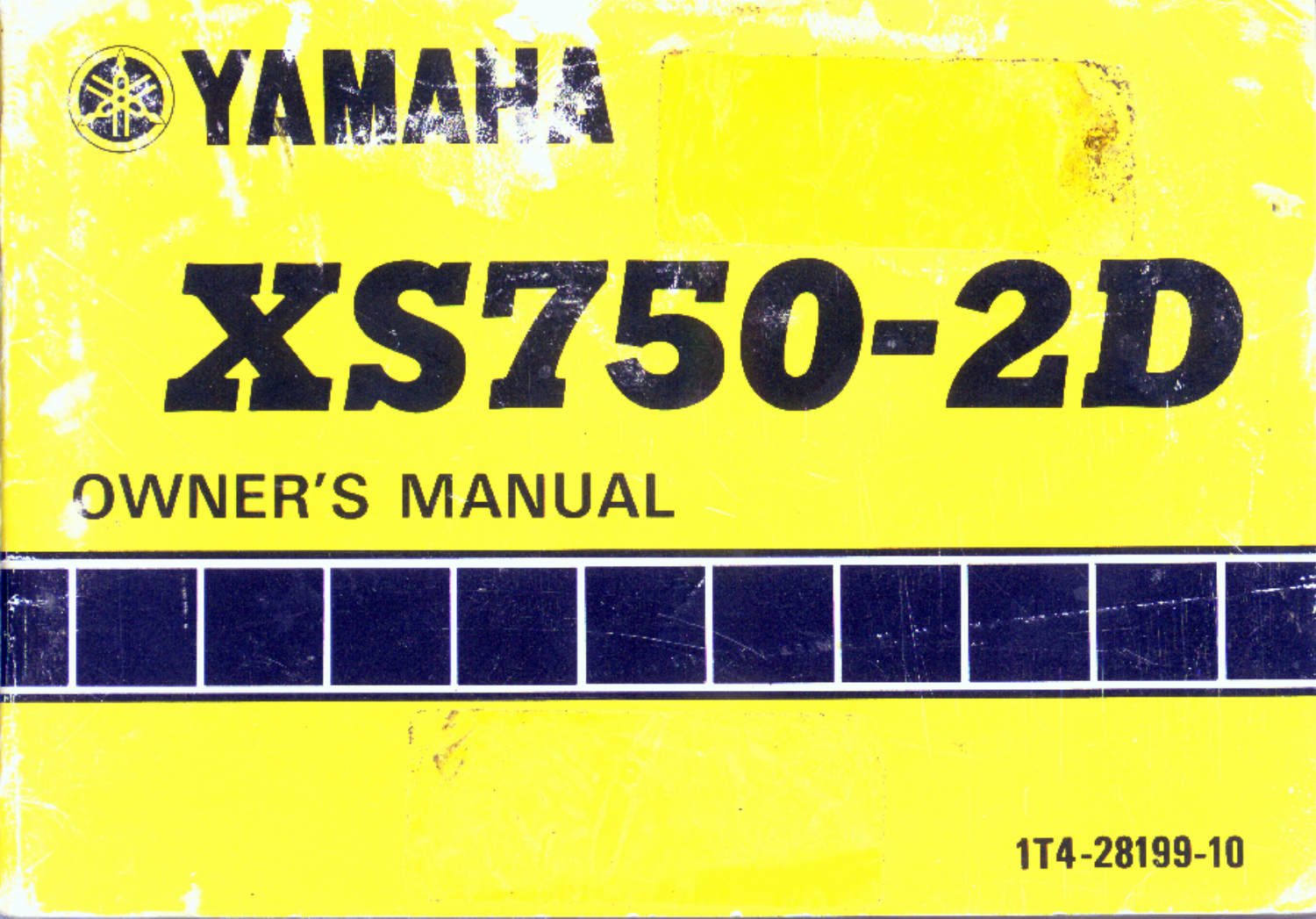#### IMPORTANT: PLEASE READ THIS MANUAL CAREFULLY AND COMPLETELY BEFORE OPERATING THIS VEHICLE.

м

Particularly important information is distinguished in this manual by the following notations:

- NOTE: A NOTE provides key information to make procedures easier or clearer.
- CAUTION: A CAUTION indicates special procedures that must be followed to avoid damage to the machine.
- WARNING: A WARNING indicates special procedures that must be followed to avoid injury to a machine operator or person inspecting or repairing the machine.

XS750-2D OWNER'S MANUAL 1ST. PRINTING, SEPTEMBER 1976 ALL RIGHTS RESERVED, BY YAMAHA MOTOR COMPANY LIMITED, JAPAN PRINTED IN JAPAN P/N LIT-1 1626-00-53